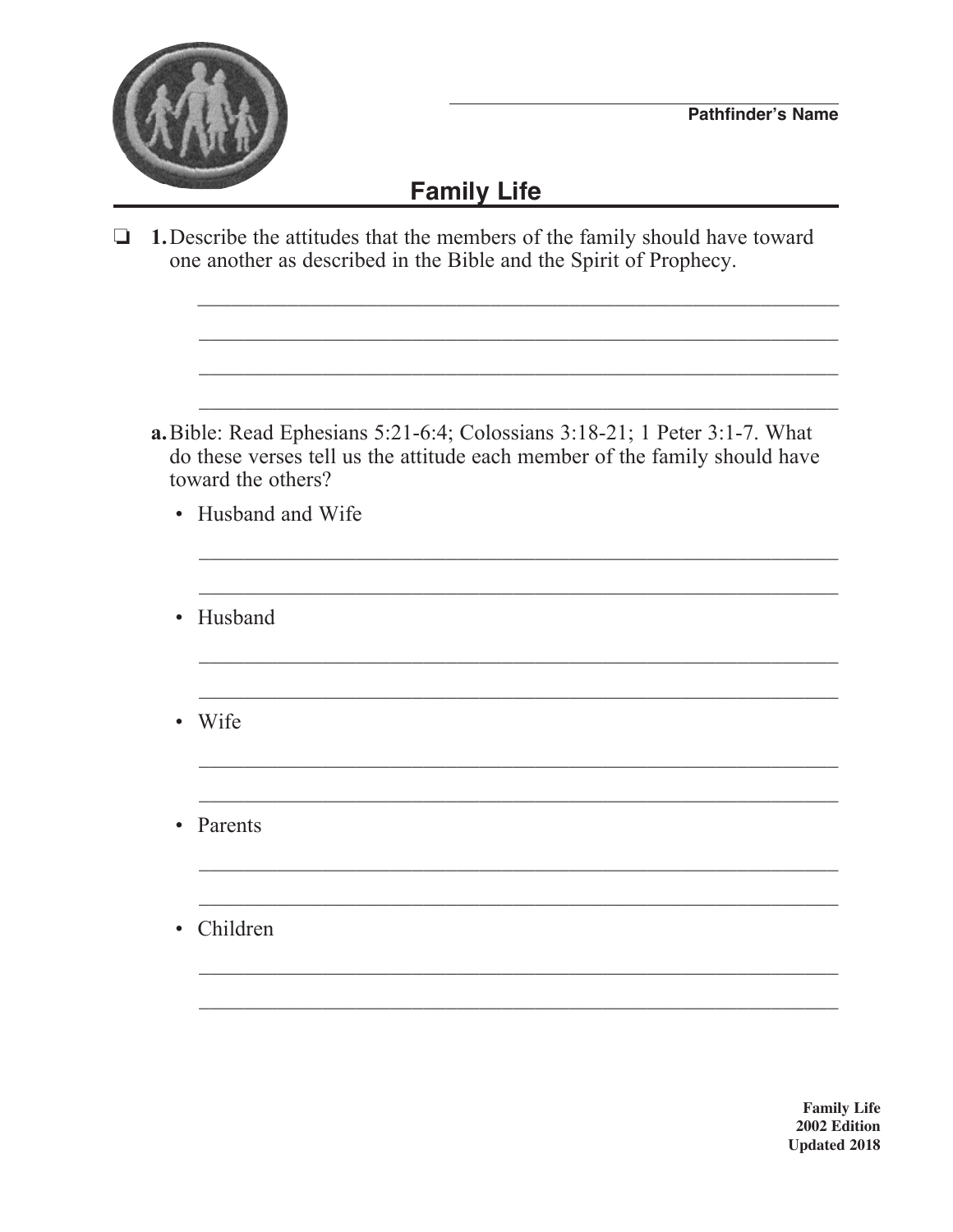- **b.**Spirit of Prophecy: Read Adventist Home, Chapter 17. List five ideas or principles regarding family life that you learned from this chapter.
- **1.** \_\_\_\_\_\_\_\_\_\_\_\_\_\_\_\_\_\_\_\_\_\_\_\_\_\_\_\_\_\_\_\_\_\_\_\_\_\_\_\_\_\_\_\_\_\_\_\_\_\_\_\_\_\_\_\_ **2.** \_\_\_\_\_\_\_\_\_\_\_\_\_\_\_\_\_\_\_\_\_\_\_\_\_\_\_\_\_\_\_\_\_\_\_\_\_\_\_\_\_\_\_\_\_\_\_\_\_\_\_\_\_\_\_\_ **3.**  $\blacksquare$ **4.**  $\blacksquare$  **5.** \_\_\_\_\_\_\_\_\_\_\_\_\_\_\_\_\_\_\_\_\_\_\_\_\_\_\_\_\_\_\_\_\_\_\_\_\_\_\_\_\_\_\_\_\_\_\_\_\_\_\_\_\_\_\_\_ **2.** Discuss some of the things that make you feel good about your family. Include the things you are proud of and your family's good qualities and accomplishments. Date completed \_\_\_\_\_\_\_\_\_\_\_\_\_\_\_\_\_\_\_\_\_\_\_\_\_\_\_\_\_\_\_\_\_\_\_\_\_\_\_\_\_\_\_\_\_ **3.** Do a chore in your home for one week. Log your accomplishments. Date completed  $\blacksquare$ **4.** Care for the younger members of your family or a neighbor's family for at least a couple of hours. Share what you learned from this experience. Date completed \_\_\_\_\_\_\_\_\_\_\_\_\_\_\_\_\_\_\_\_\_\_\_\_\_\_\_\_\_\_\_\_\_\_\_\_\_\_\_\_\_\_\_\_\_  $\Box$  5. Make a list of some of the things your family spends money on. Explain your responsibility towards the finances of your family.  $\overline{\phantom{a}}$  ,  $\overline{\phantom{a}}$  ,  $\overline{\phantom{a}}$  ,  $\overline{\phantom{a}}$  ,  $\overline{\phantom{a}}$  ,  $\overline{\phantom{a}}$  ,  $\overline{\phantom{a}}$  ,  $\overline{\phantom{a}}$  ,  $\overline{\phantom{a}}$  ,  $\overline{\phantom{a}}$  ,  $\overline{\phantom{a}}$  ,  $\overline{\phantom{a}}$  ,  $\overline{\phantom{a}}$  ,  $\overline{\phantom{a}}$  ,  $\overline{\phantom{a}}$  ,  $\overline{\phantom{a}}$  $\overline{\phantom{a}}$  ,  $\overline{\phantom{a}}$  ,  $\overline{\phantom{a}}$  ,  $\overline{\phantom{a}}$  ,  $\overline{\phantom{a}}$  ,  $\overline{\phantom{a}}$  ,  $\overline{\phantom{a}}$  ,  $\overline{\phantom{a}}$  ,  $\overline{\phantom{a}}$  ,  $\overline{\phantom{a}}$  ,  $\overline{\phantom{a}}$  ,  $\overline{\phantom{a}}$  ,  $\overline{\phantom{a}}$  ,  $\overline{\phantom{a}}$  ,  $\overline{\phantom{a}}$  ,  $\overline{\phantom{a}}$  $\Box$  6. Make a list of family activities that you think your family would enjoy. \_\_\_\_\_\_\_\_\_\_\_\_\_\_\_\_\_\_\_\_\_\_\_\_\_\_\_\_\_\_\_\_\_\_\_\_\_\_\_\_\_\_\_\_\_\_\_\_\_\_\_\_\_\_\_\_\_  $\overline{\phantom{a}}$  ,  $\overline{\phantom{a}}$  ,  $\overline{\phantom{a}}$  ,  $\overline{\phantom{a}}$  ,  $\overline{\phantom{a}}$  ,  $\overline{\phantom{a}}$  ,  $\overline{\phantom{a}}$  ,  $\overline{\phantom{a}}$  ,  $\overline{\phantom{a}}$  ,  $\overline{\phantom{a}}$  ,  $\overline{\phantom{a}}$  ,  $\overline{\phantom{a}}$  ,  $\overline{\phantom{a}}$  ,  $\overline{\phantom{a}}$  ,  $\overline{\phantom{a}}$  ,  $\overline{\phantom{a}}$  $\overline{\phantom{a}}$  ,  $\overline{\phantom{a}}$  ,  $\overline{\phantom{a}}$  ,  $\overline{\phantom{a}}$  ,  $\overline{\phantom{a}}$  ,  $\overline{\phantom{a}}$  ,  $\overline{\phantom{a}}$  ,  $\overline{\phantom{a}}$  ,  $\overline{\phantom{a}}$  ,  $\overline{\phantom{a}}$  ,  $\overline{\phantom{a}}$  ,  $\overline{\phantom{a}}$  ,  $\overline{\phantom{a}}$  ,  $\overline{\phantom{a}}$  ,  $\overline{\phantom{a}}$  ,  $\overline{\phantom{a}}$  $\overline{\phantom{a}}$  ,  $\overline{\phantom{a}}$  ,  $\overline{\phantom{a}}$  ,  $\overline{\phantom{a}}$  ,  $\overline{\phantom{a}}$  ,  $\overline{\phantom{a}}$  ,  $\overline{\phantom{a}}$  ,  $\overline{\phantom{a}}$  ,  $\overline{\phantom{a}}$  ,  $\overline{\phantom{a}}$  ,  $\overline{\phantom{a}}$  ,  $\overline{\phantom{a}}$  ,  $\overline{\phantom{a}}$  ,  $\overline{\phantom{a}}$  ,  $\overline{\phantom{a}}$  ,  $\overline{\phantom{a}}$  $\Box$  **7.** How would you make a family worship meaningful for preschoolers, juniors, and/or teens? Plan and conduct a family worship for one of these age groups. Share in a few words the worship activity you conducted. Date completed \_\_\_\_\_\_\_\_\_\_\_\_\_\_\_\_\_\_\_\_\_\_\_\_\_\_\_\_\_\_\_\_\_\_\_\_\_\_\_\_\_\_\_\_\_